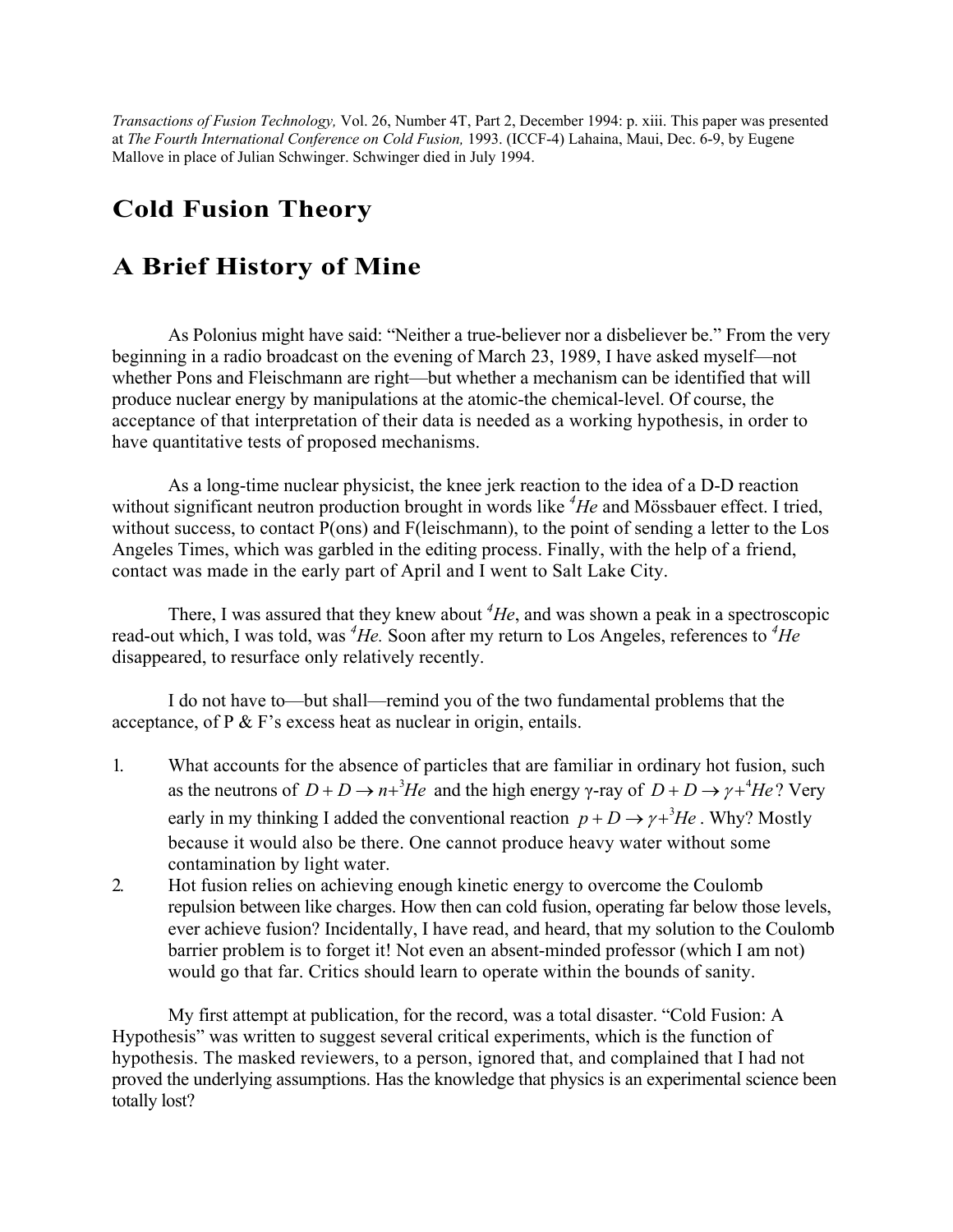The paper was submitted, in August 1989, to Physical Review Letters. I anticipated that PRL would have some difficulty with what had become a very controversial subject, but I felt an obligation to give them the first chance. What I had not expected—as I wrote in my subsequent letter of resignation from the American Physical Society—was contempt.

"Hypothesis" was eventually published, after protracted delays, in a 1990 issue of a German periodical. Does it have any significance in 1993? I cite the following excerpts:

"... this cold fusion process (of P  $\&$  F) is not powered by a DD reaction. Rather it is an HD reaction, which feeds on the small contamination of  $D_2O$  by  $H_2O$ .",

and:

*The HD reaction*  $p + D \rightarrow$ *<sup>3</sup>He does not have an accompanying γ-ray; the excess energy* is taken up by the metallic lattice of Pd alloyed with D."

and finally:

"... concerning the oft repeated demand for a control experiment using  $H_2O$ , one should note the possibility of a converse effect of the HD reaction: Through the natural presence of  $D_2O$ in ordinary water, such control experiments might produce an otherwise puzzling amount of heat."

A following paper, entitled: "Nuclear energy in an atomic lattice, 1," was sent directly to another German periodical, in November of 1989. As of today, the only memorable part is a quotation from Joseph Priestly:

"In this business, more is owed to what we call chance-that is, to the observation of events arising from unknown causes-than to any preconceived theory."

The editor thought it necessary to add a total disclaimer of responsibility, ending with: "We leave the final judgment to our readers." In my naivety I had thought that was always so. When part 2 of NEAL was submitted, it was simply rejected. The fix was in.

I gave a talk with the same title—"Nuclear Energy in an Atomic Lattice"—at Salt Lake City in March of 1990. The HD hypothesis-of the dominance of the pd reaction-has the pragmatic advantage of suppressing neutron production at the level of excess heat generation.

But, to quote from that lecture: "... a well trained hot fusioneer will instantly object that there must also be a 5.5 MeV  $\gamma$ -ray. He will not fail to point out that no such radiation has been observed. Indeed."

"But consider the circumstances of cold fusion. (The quotation continues.) At very low energies of relative motion, the proton and deuteron of the HD reaction are in an s-state, one of zero orbital angular momentum, and therefore of positive orbital parity. The intrinsic parities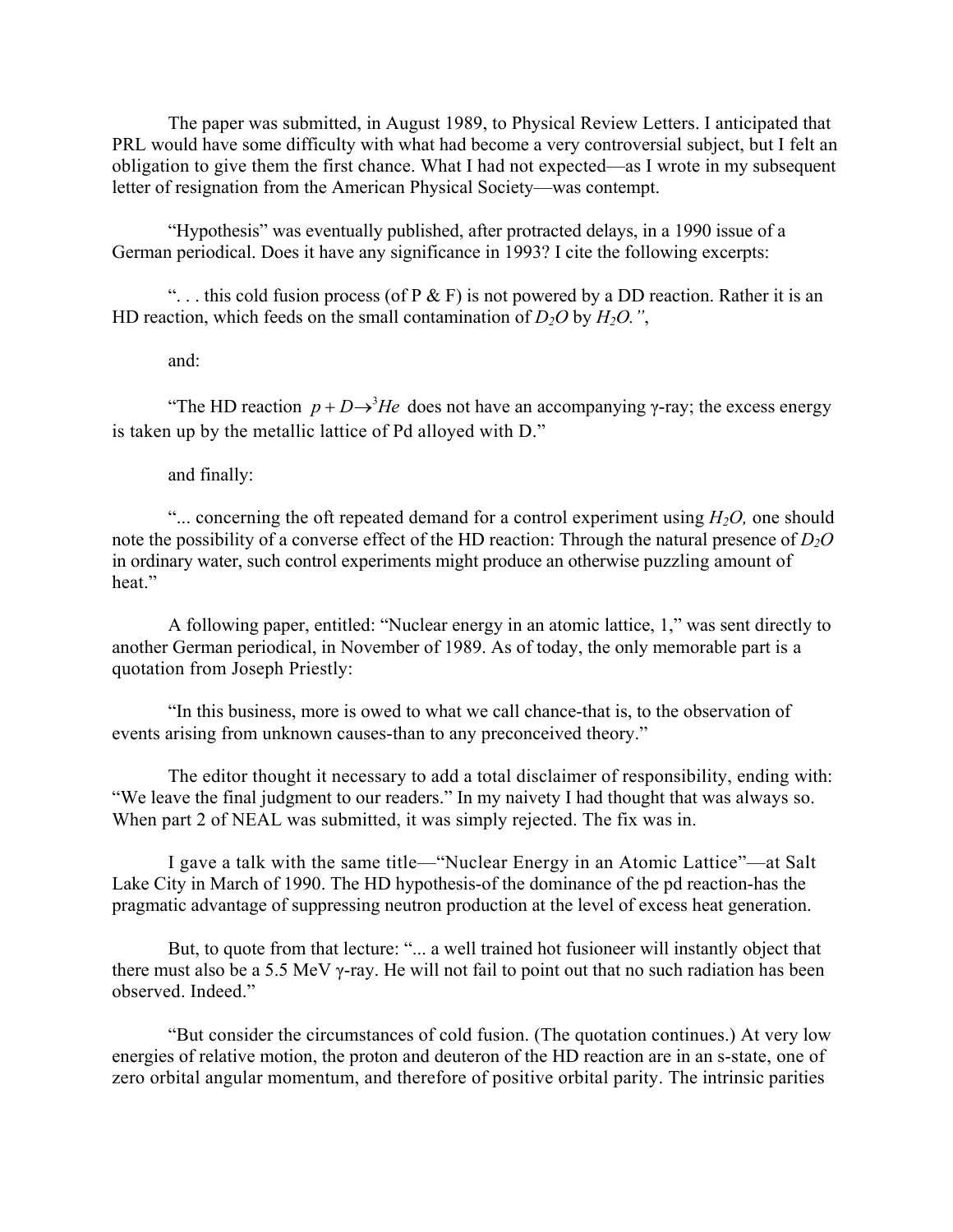of proton, deuteron, and *<sup>3</sup> He* are also positive. Then, the usually dominant electric dipole radiation-which requires a parity change-is forbidden."

I turn from 'missing' radiation to Coulomb repulsion, and quote:

"... treatments of nuclear fusion between positively charged particles (usually) represent the reaction rate as the product of two factors. The first factor is a barrier penetration probability. It refers entirely to the electric forces of repulsion. The second factor is an intrinsic nuclear reaction rate. It refers entirely to nuclear forces. This representation ... may be true enough under the circumstances of hot fusion. But, in very low energy cold fusion one deals essentially with a single state, or wave function, all parts of which are coherent. It is not possible to totally isolate the effect of the electric forces from that of the nuclear forces: The correct treatment of cold fusion will be free of the collision dominated mentality of the hot fusioneers."

To speak of transferring energy to the lattice is to invoke lattice excitations, or phonons. At about the time of the Salt Lake City meeting, or shortly after, I became dissatisfied with my treatment, and began to reconstruct phonon theory. A note entitled "Phonon" representations" was submitted to the Proceedings of the National Academy of Sciences in June of 1990. The abstract reads:

"The gap between the nonlocalized lattice phonon description and the localized Einstein oscillator treatment is filled by transforming the phonon Hamiltonian back to particle variables. The particle-coordinate, normalized wave function for the phonon vacuum state is exhibited."

A month later, I submitted a second note with the title "Phonon dynamics." The abstract reads:

"An atomic lattice in its ground state is excited by the rapid displacement and release of an atomic constituent. The time dependence of the energy transfer to other constituents is studied ... ."

The third and last note is called "Phonon Green's function." Its abstract is:

"The concepts of source and quantum action principle are used to produce the phonon Green's function appropriate for an initial phonon vacuum state. An application to the Mössbauer effect is presented."

I remind you that the Mössbauer effect refers to "an excited nucleus of an atom, imbedded in a lattice, (that) decays with the emission of a  $\gamma$ -ray," thereby transferring momentum to the lattice." There is a certain probability ... that the phonon spectrum of the lattice will remain unexcited, as evidenced by the absence, in the γ-ray energy, of the red-shift associated with recoil energy."

A casual explanation of the Mössbauer effect has it that the recoil momentum is transferred to the lattice as a whole so that the recoil energy, varying inversely with the mass of the entire lattice, is extravagantly small. As Pauli would say, even to God, "Das ist falsch!"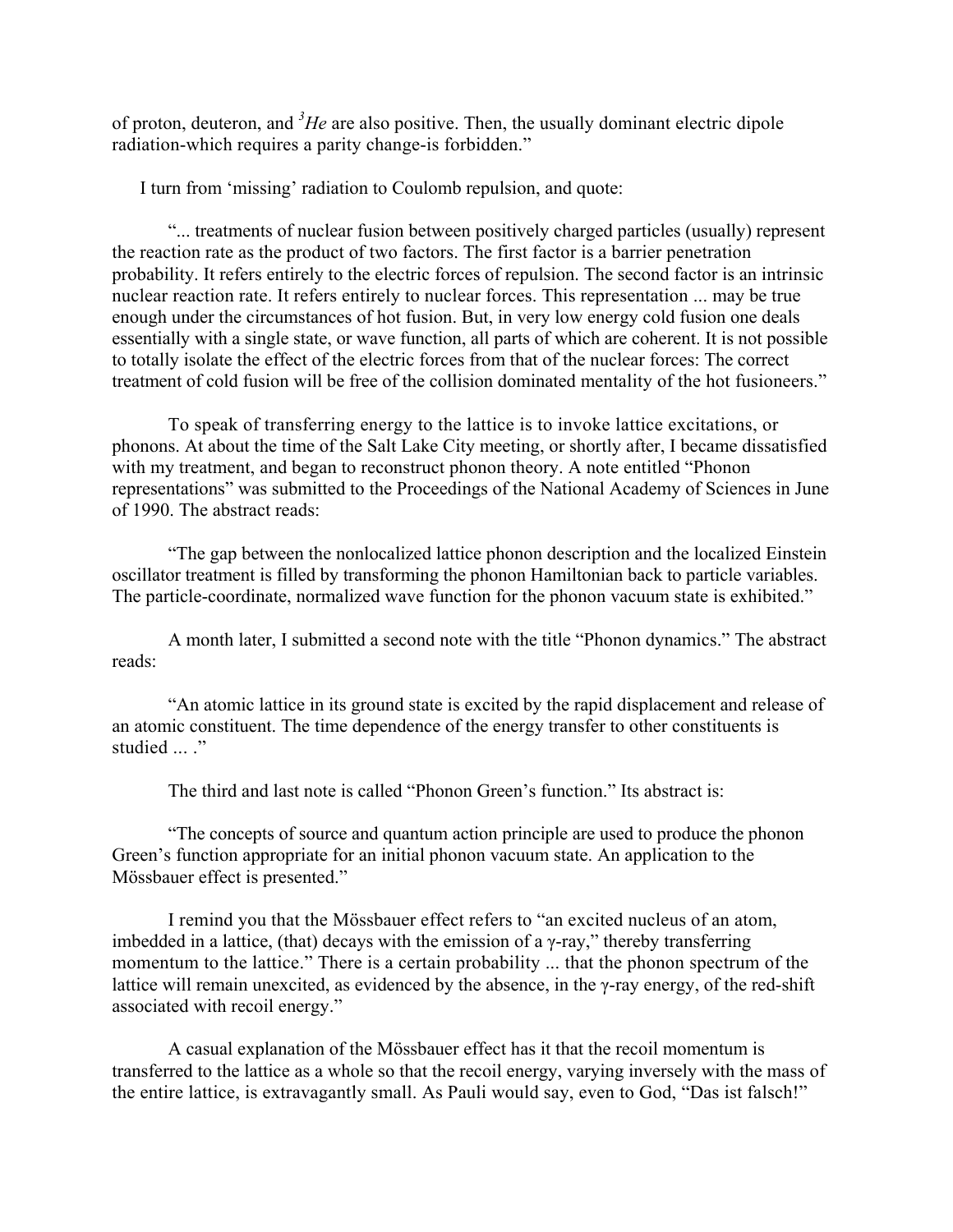The spontaneous decay of a single excited atom in the lattice is a localized event, the consequences of which flow at finite speed, out into three dimensional space, weakening as they travel. This is a microscopic event, with no dependence on macroscopic parameters such as the total mass of the lattice.

Unmentioned in the abstract, but of far greater importance, is another situation. To quote: "What happens if the momentum impulse ... is applied, not to one, but all lattice sites?" The reader is invited to "recall that the lattice geometry is not absolute, but relative to the position of the center of mass for the entire system. Thus (the injected energy) can be read as the kinetic energy transferred to the lattice as a whole." More of this shortly.

In the last month of 1990, I went to Tokyo. The occasion was the  $100<sup>th</sup>$  anniversary of the birth of a famous Japanese physicist, perhaps most familiar for his part in the Klein-Nishima formula for Compton scattering. On a day that, to my surprise, I found uncomfortably close to another-infamous-day, I delivered a lecture on: "Cold Fusion—Does It Have a Future?" The abstract reads:

"The case against the reality of cold fusion is outlined. It is based on preconceptions inherited from experience with hot fusion. That cold fusion refers to a different regime is emphasized. The new regime is characterized by intermittency in the production of excess heat, tritium, and neutrons. A scenario is sketched, based on the hypothesis that small segments of the lattice can absorb released nuclear energy."

I pick up the last sentence of the abstract with this quotation from the text:

"If the γ-rays demanded by the hot fusioneers are greatly suppressed, what agency does carry off the excess energy in the various reactions? One must look for something that is characteristic of cold fusion, something that does not exist in the plasma regime of hot fusion. The obvious answer is: the lattice in which the deuterium is confined.

Imagine then, that a small, but macroscopic piece of the lattice absorbs the excess energy of the HD or DD reaction. ... I advance the idea of the lattice playing a vital role as a hypothesis. ... Intermittency is the hallmark of cold fusion. ... Does the lattice hypothesis have a natural explanation for intermittency? ... a close approach to saturation loading is required for effective fusion to take place. But, surely, the loading of deuterium into the palladium lattice does not occur with perfect spatial uniformity. There are fluctuations. It may happen that a microscopically large-if macroscopically small-region attains a state of such lattice uniformity that it can function collectively in absorbing the excess nuclear energy that is released in an act of fusion. And that energy can initiate a chain reaction as the vibrations of the excited ions bring them into closer proximity. So begins a burst. In the course of time, the increasing number of vacancies in the lattice will bring about a shut-down of the burst. The start-up of the next burst is an independent affair. (This picture is not inconsistent with the observation of extensive cracking after long runs.)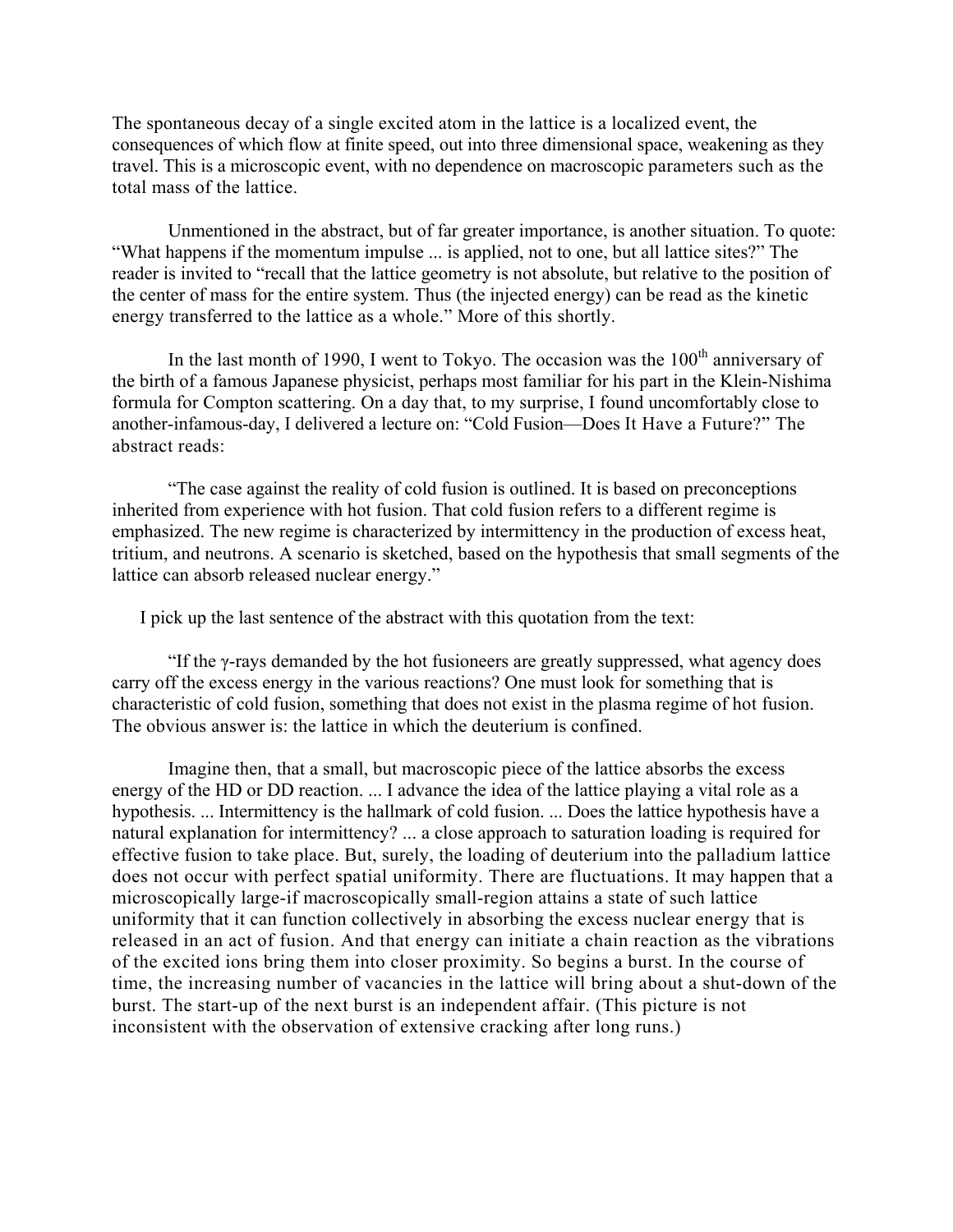What answer did I give, just three years ago to "Does cold fusion have a future"? I said: "I have little hope for it in Europe and the United States—the West. It is to the East, and, specifically, to Japan that I turn."

Inspired by good soba and sushi, I dashed off a short addendum that Progress of Theoretical Physics received in January and published in April of 1991. The abstract of "Nuclear Energy in an Atomic Lattice-Causal Order" is:

"The extremely small penetrability of the Coulomb barrier is generally adduced to dismiss the possibility of low energy (cold) fusion. The existence of other mechanisms that could invalidate this logic is pointed out."

Here are excerpts. "... Implicit in this line of thought (of negligible penetrability) is the apparently self-evident causality assignment that has the release into the surrounding environment, of energy at the nuclear level, occur after the penetration of the Coulomb barrier. One would hardly question that time sequence when the environment is the vacuum. But does it necessarily apply to the surrounding ionic lattice? ... another reading is possible, one in which the causal order is reversed. Why? Because, in contrast with the vacuum, the lattice is a dynamical system, capable of storing and exchanging energy.

The initial stage of the new mechanism can be described as an energy fluctuation, within the uniform lattice segment, that takes energy at the nuclear level from a Pd or dd pair and transfers it to the rest of the lattice, leaving the pair in a virtual state of negative energy. ...

For the final stage ... consider the pd example where there is a stable bound state: <sup>3</sup>He. If the energy of the virtual state nearly coincides with that of  ${}^{3}He$ , a resonant situation exists, leading to amplification, rather than Coulomb barrier suppression.

It would seem that two mechanisms are available ... . But are they not extreme examples of mechanisms that in general possess no particular causal order?"

The last lecture on cold fusion was delivered-twice-in the Fall of 1991, to celebrate the birthdays of former students, one of whom is at MIT, a hotbed of hot fusioneers. The cover title: "A Progress Report," injects a bit of my own nostalgia. Not long after the simultaneous arrival of myself at Berkeley and World War II, Robert Oppenheimer gave a lecture with that title. As he explained, it meant only that time had elapsed. That also applied to the first part of my birthday lectures—"Energy Transfer in Cold Fusion"—with one exception:

"I note here the interesting possibility that the  ${}^{3}He$  produced in the Pd fusion reaction may undergo a secondary reaction with another deuteron of the lattice, yielding *<sup>5</sup> Li* (an excited state of  ${}^6Li$  lies close by). The latter is unstable against disintegration into a proton and  ${}^4He$ . Thus, protons are not consumed in the overall reaction, which generates

To this I add, as of some time in 1992, that observations of <sup>4</sup>He, with insufficient numbers to account for total heat generated, are consistent with the preceding suggestion. The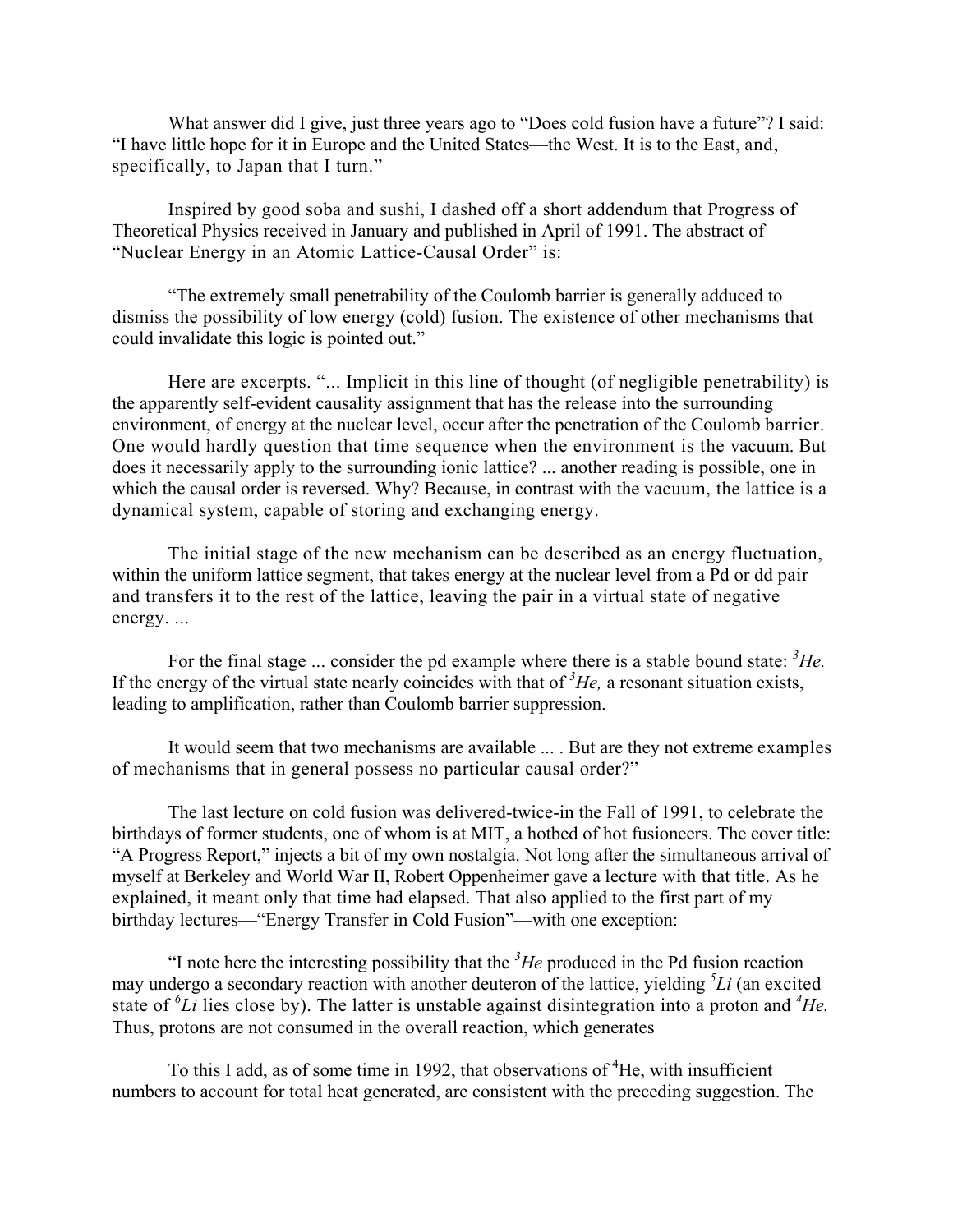initial Pd reaction produces heat, but no <sup>4</sup>He. The secondary reaction generates heat and <sup>4</sup>He. There may be more total heat than can be accounted for by <sup>4</sup>He production. The smaller the ratio of secondary to primary rates, the more the <sup>4</sup>He production will be incapable of accounting for the heat generation.

The second part of "A Progress Report" is entitled: "Energy Transport in Sonoluminescence." What is that?

The text begins with:

"The suggestion that nuclear energy could be transferred to an atomic lattice is usually dismissed . . . because of the great disparity between atomic and nuclear energy scales; of the order  $10^7$ , say. It is, therefore, of great psychological importance that one can point to a phenomenon in which the transfer of energy between different scales involves (an) amplification of about eleven orders of magnitude."

"It all began with the sea trials, in 1894, of the destroyer HMS Daring. The onset, at high speeds, of severe propeller vibrations led to the suggestion that bubbles were forming and collapsing-the phenomenon of cavitation. Some 23 years later, during World War I, Lord Rayleigh, no less, was brought in to study the problem. He agreed that cavitation, with its accompanying production of pressure, turbulence, and heat, was the culprit. And, of course, he devised a theory of cavitation. But, there, he seems to have fallen into the same error as did Isaac Newton, who, in his theory of sound assumed isothermal conditions. As Laplace pointed out in 1816, under circumstances of rapid change, adiabatic conditions are more appropriate.

During World War I, the growing need to detect enemy submarines led to the development of what was then called (by the British, anyway) subaqueous sound-ranging. The consequent improvement in strong acoustic sources found no scientific applications until 1927. It was then discovered that, when a high intensity sound field produced cavitation in water, hydrogen peroxide was formed. Some five years later came a conjecture that, if cavitation could produce such large chemical energies, it might also generate visible light. This was confirmed in 1934, thereby initiating the subject of sonoluminescence; SL. I should, however, qualify the initial discovery as that of incoherent SL, for, as cavitation noise attests, bubbles are randomly and uncontrollably created and destroyed.

The first hint of coherent SL occurred in 1970 when SL was observed without accompanying cavitation noice. This indicates that circumstances exist in which bubbles are stable. But not until 1990 was it demonstrated that an SL stream of light could be produced by a single stable cavity.

Ordinarily, a cavity in liquid is unstable. But it can be stabilized by the alternating cycles of compression and expansion that an acoustic field produces, provided the sonic amplitudes and frequencies are properly chosen. The study of coherent SL, now under way at UCLA under the direction of Professor Seth Putterman, has yielded some remarkable results.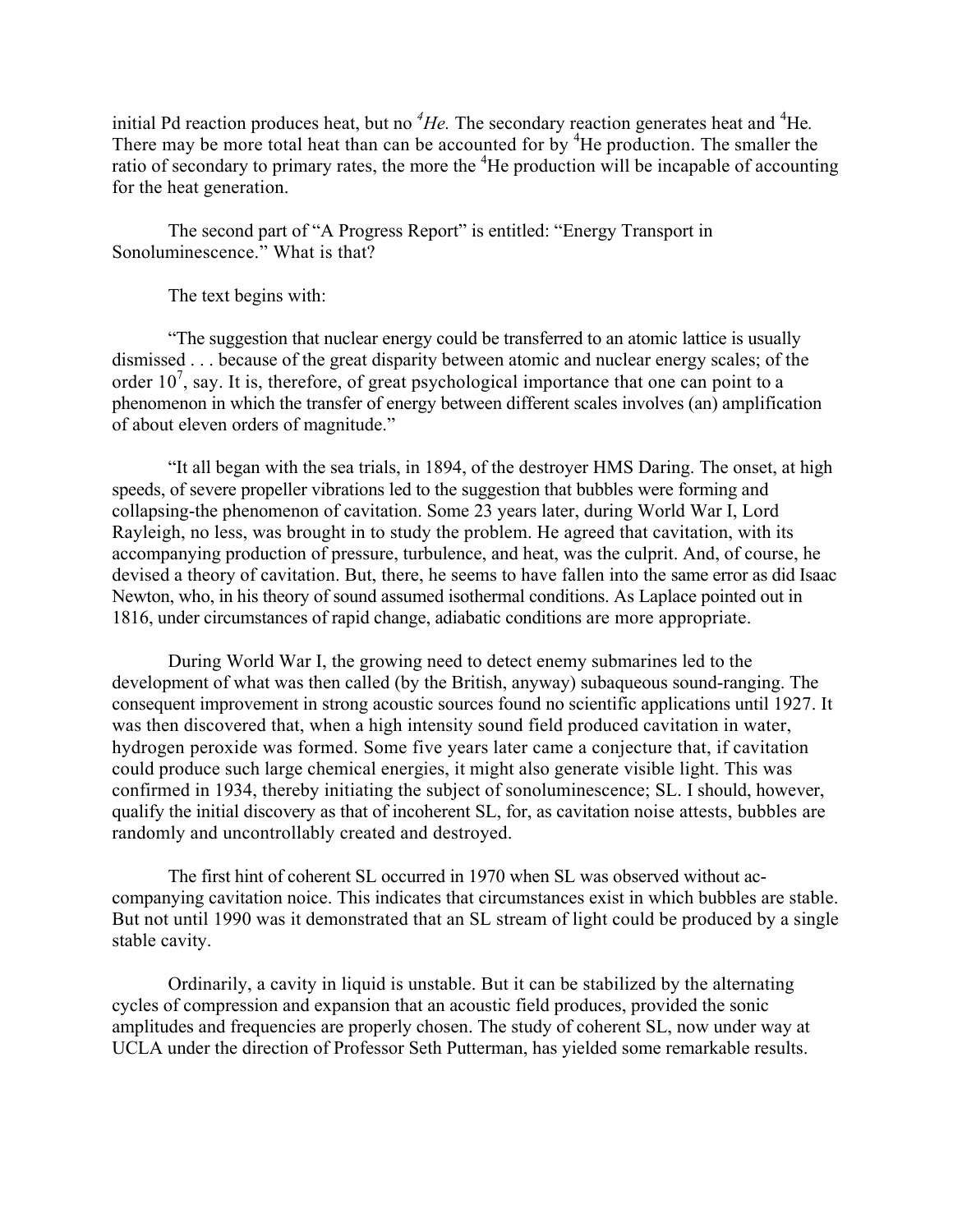What, to the naked eye, appears as a steady, dim blue light, a photomultiplier reveals to be a clock-like sequence of pulses in step with the sonic period, which is of the order of  $10^{-4}$ seconds. Each pulse contains about  $10<sup>5</sup>$  photons, which are emitted in less than 50 pico seconds, that is, in about  $10^{-11}$  seconds.

When I first heard about coherent SL (my term), some months ago (June 1991), my immediate reaction was: This is the dynamical Casimir effect. The static Casimir effect, as usually presented, is a short range non-classical attractive force between parallel conducting plates situated in a vacuum. Related effects appear for other geometries, and for dielectric bodies instead of conductors.

A bubble in water is a hole in a dielectric medium. Under the influence of an oscillating acoustical field, the bubble expands and contracts, with an intrinsic time scale that may be considerably shorter than that of the acoustical field. The accelerated motions of the dielectrical mateial creates a time dependent-dynamical-electromagnetic field, which is a source of radiation. Owing to the large fractional change in bubble dimensions that may occur, the relation between field and source could be highly nonlinear, resulting in substantial frequency amplification.

The mechanisms that have been suggested for cold fusion and sonoluminescence are quite different. (So I wrote in 1991.) But they both depend significantly on nonlinear effects. Put in that light, the failures of naive intuition are understandable. So ends my Progress Report."

In the more than two years that have elapsed since the birthday lectures, I have concentrated on the theory of coherent sonoluminescence. Why? Because, of the two physical processes that naive intuition rejects, it is coherent SL that exists beyond doubt. (No, Mr. Taubes, not even you could cry fraud. Too many people have seen the light.) With the advantage of reproducible data, under variable circumstances, constructing a convincing theory for coherent SL should be, by far, the simpler. That, in turn, should supply analogies for theory construction in a domain that is characterized experimentally by "irreproducibility and uncontrollable emission in bursts."

My gut feeling about the Casimir effect, in a dynamical role, first needed some brushing up in the static domain, which I had not thought about for 15 years. My progress in doing that, along with needed simplifications, is recorded in four notes, published in 1992. Two of them share the title "Casimir energy for dielectrics." Each note acknowledges the stimulation provided by the phenomenon of coherent SL. I give only this brief excerpt concerning the action quantity *W*<sub>0</sub>*:* 

"What the static and dynamic Casimir effects share is the reference to the quantum probability amplitude for the preservation of the photon vacuum state: (exponential of *iWo).*  That the vacuum persistence probability is less than one, in a dynamical situation where photons can be emitted, is expressed by a nonzero imaginary part of  $W_0$ : ... . In a static situation where  $W_0$  is real, the shift in phase associated with a time lapse, ... identifies E, the energy of the system, ... ."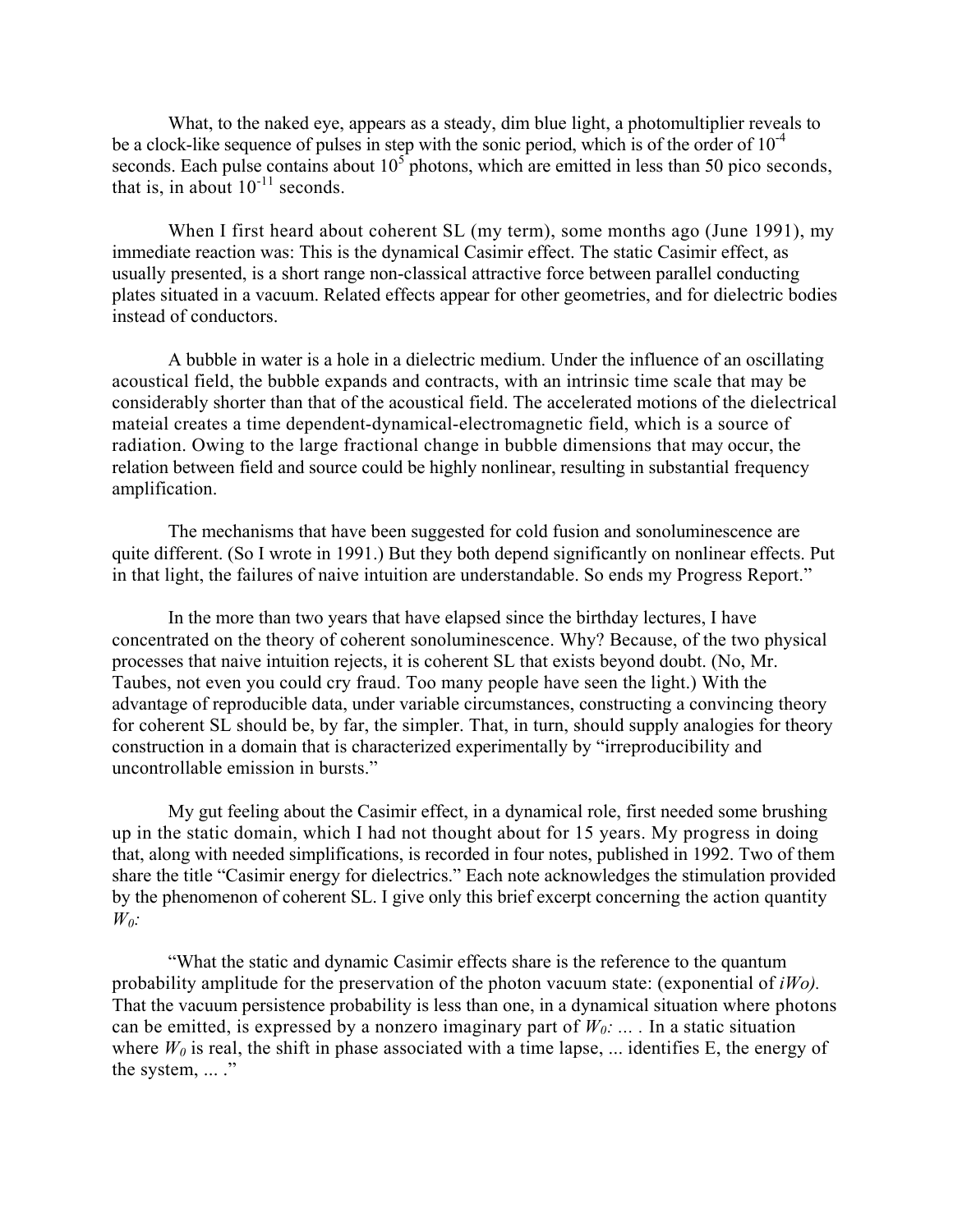In the latter part of 1992, and in 1993, five papers were submitted under the cover title "Casimir light." The individual ones are called, successively: A glimpse; The source; Photon pairs; Pieces of the action; and, Field pressure. The first three notes adopted the oversimplification that the bubble collapse-the source of radiant energy-is instantaneous. "Pieces of the action" begins "to remove the more egregious aspects of that treatment." The Abstract reads:

"More realistic dynamics for the collapsing dielectric fluid are introduced in stages by adding contributions to the Lagrangian that forms the action. The elements are kinetic energy, Casimir potential energy, air pressure potential energy, and electromagnetic coupling to the moving dielectric. There are successful tests of partial collapse time and of minimum radius." This paper ends with a veiled question:

"If, as it would seem, a mechanism exists that transfers kinetic energy of a macroscopic body into energy of microscopic entities, could there not be-in a different circumstances-a mechanism that transfers energy of microscopic entities into kinetic energy of a macroscopic body?" What, in 1991, seemed to be only a pairing of two intuitively improbable phenomena ("The mechanisms that have been suggested for cold fusion and sonoluminescence are quite different."), now emerges as related ways of transferring energy between macroscopic and microscopic objects.

"Casimir light: Field pressure" begins with a question:

"How does a macroscopic, classical, hydromechanical system, driven by a macroscopic acoustical force, generate an astonishingly short time scale and an accompanying high electromagnetic frequency, one that is at the atomic level?"

In response, "I offer the hypothesis that light plays a fundamental role in the mechanism. Provocatively put:

The collapse of the cavity is slowed abruptly by the pressure of the light that is created by the abrupt slowing of the collapse."

The hypothesis becomes more quantitative with this supplement:

"The conditions for light emission are at hand when the fluid kinetic energy becomes independent of t (time) for a short time interval, and that similar remarks apply immediately after the emission act. In effect, one is picking out the circumstances for spontaneous radiation, from a coherent state of definite energy, to another such state of definite, lower energy."

The equation of motion-along with the conservation laws-that is supplied by the action principle, leads to a picture of what happens during abrupt slowing." Just before that begins, there is no significant field, . . . Then the field strength rises rapidly in the vacuum region, giving a positive value to the (outward pressure). . . . the slowing has